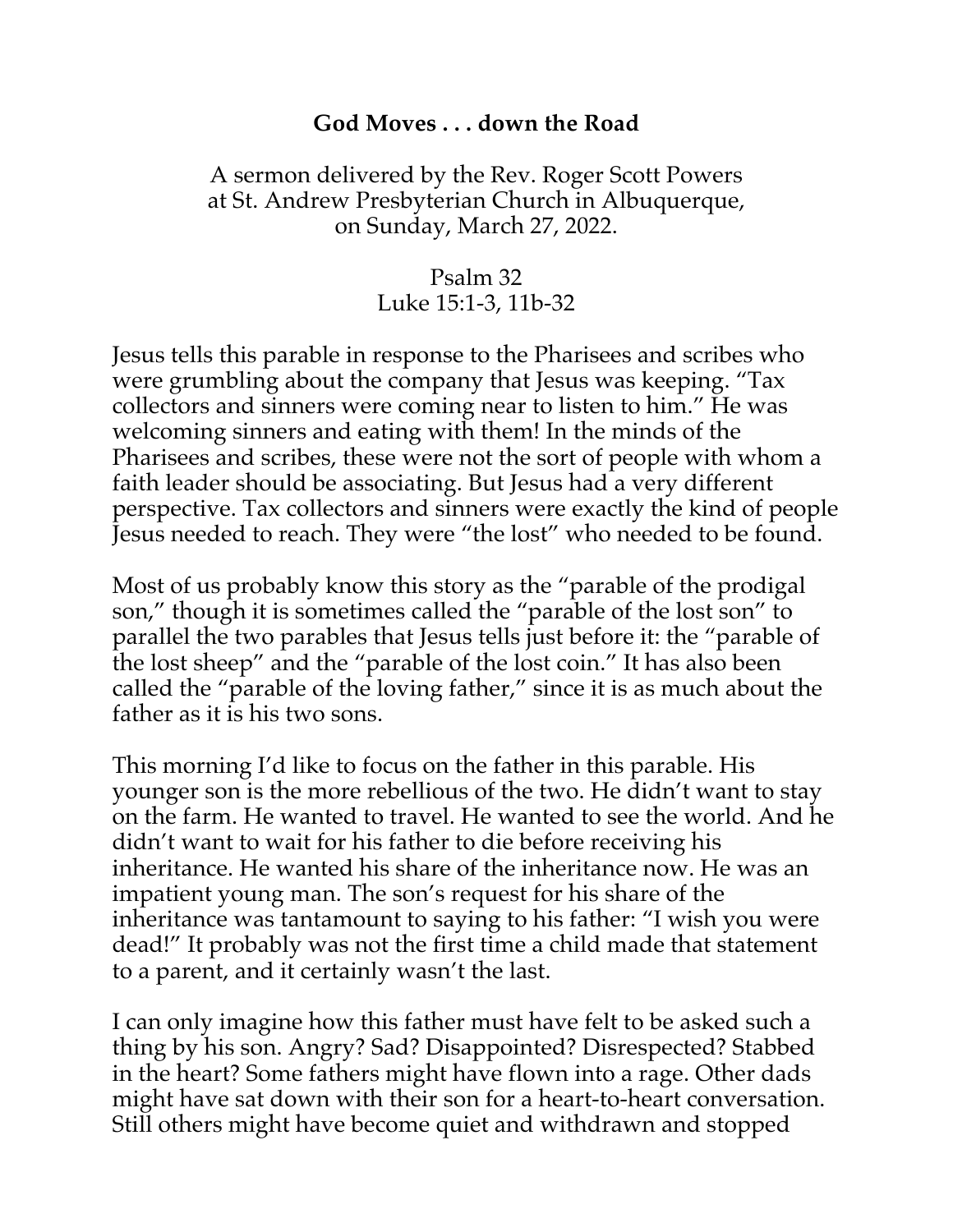talking to their son altogether. Most would certainly have denied their son's request. Some might even have gone a step further and disowned him.

But this father does none of these things. No, this father, for whatever reason, is gracious and generous to the extreme. He grants his son's request. He gives him his share of the inheritance, no questions asked. Perhaps he hopes that his youngest will make something of himself out in the world. And if his son doesn't succeed, perhaps this father believes in allowing children to make their own mistakes and to learn from them. If his son fails to make it on his own, maybe he hopes his son will learn an important lesson from the experience.

The son takes the money and runs. He travels to a distant country and blows the whole wad living the playboy life. We don't know how much time goes by, but he ends up broke just as a severe famine descends upon the country. In desperation, he hires himself out as a servant – taking care of someone's pigs – for a Jew the worst possible occupation imaginable. He is down and out, hungry and alone. He thinks back to life on his father's farm and remembers that his father's hired servants were better off than he is now. At least they had enough bread to eat. So he resolves to return home in the hope that his father will take him back as a hired hand.

On the long journey home, you can see him rehearsing what he will say to his father: "Dad, remember when you . . . when I . . ." No, that's not right. "Father, I've got some good news and some bad news . . ." No, that won't do either. It's got to be simple and direct. "Father, I have sinned against heaven and before you; I am no longer worthy to be called your son; treat me like one of your hired hands." That's it! That's what I'll say!

He makes it to within sight of his home, and notice what happens next. Before he gets to the house, before he has a chance to say anything to his father, his father sees him while he is still far away, and filled with compassion, his father runs down the road to greet his son with a hug and kiss. This father is so moved that he does what few men in his culture would have done. Men of his age and stature wore long robes and did not run in them. It wasn't dignified. But this father loves his son far more than his own dignity. He hikes up his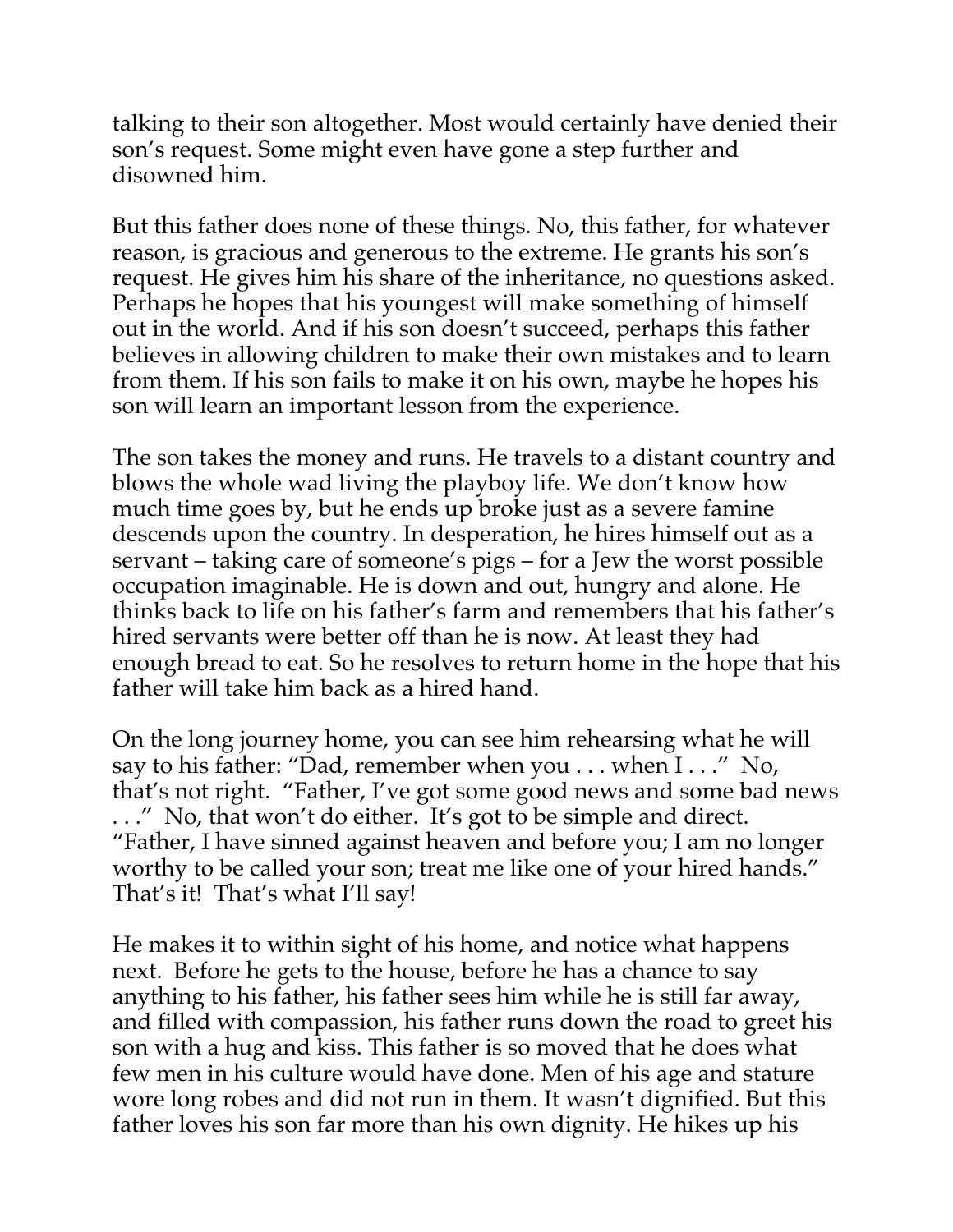robes and runs down the road to greet his son and welcome him home.

The son starts in with the speech he's prepared, but before he can finish with the "treat me as a hired servant" part, his father calls to his servants: "Quickly, bring out my best robe and put it on him, put a ring on his finger and sandals on his feet. Get the fatted calf and kill it, and let us eat and celebrate; for this son of mine was dead and is alive again; he was lost and is found!"

His long lost son, who he had given up for dead, was alive and had returned. At that moment, it didn't matter what his son had done or not done. At that moment, all that mattered was that he was alive and home, safe at last. If there were lectures of disapproval to be made or recitations of lessons learned, those would come later. This was a time to celebrate the return of a lost child.

His father's reaction must have been the biggest surprise of that young son's life. After what he had done – taking his inheritance while his father was still alive, leaving his family, and squandering it all – the most he hoped for was to be treated as a hired hand. He surely did not expect his father to be happy to see him, to run to embrace him, to throw a welcome home party for him! That was beyond imagining. The text doesn't tell us how the son reacted to his father's embrace, but I can imagine him dissolving into tears in his father's arms. His father could so easily have rejected him, not even acknowledged him. So, to be received with love and compassion must have been emotionally overwhelming for him.

This parable of the loving father is a story of reconciliation between a father and his wayward son. Many see it as an allegory about God and each one of us. No matter how separated or alienated from God we may feel, no matter what we have done, even if we think we are beyond forgiveness, God longs for our return. God yearns to be in relationship with us. God stands ready to welcome us back – to run and greet us with a loving embrace. That doesn't mean that God approves of everything we do. But God does continue to love us – unconditionally. By confessing our sins, we open our hearts to God, we seek God's forgiving, loving embrace, and we find God waiting for us with open arms.